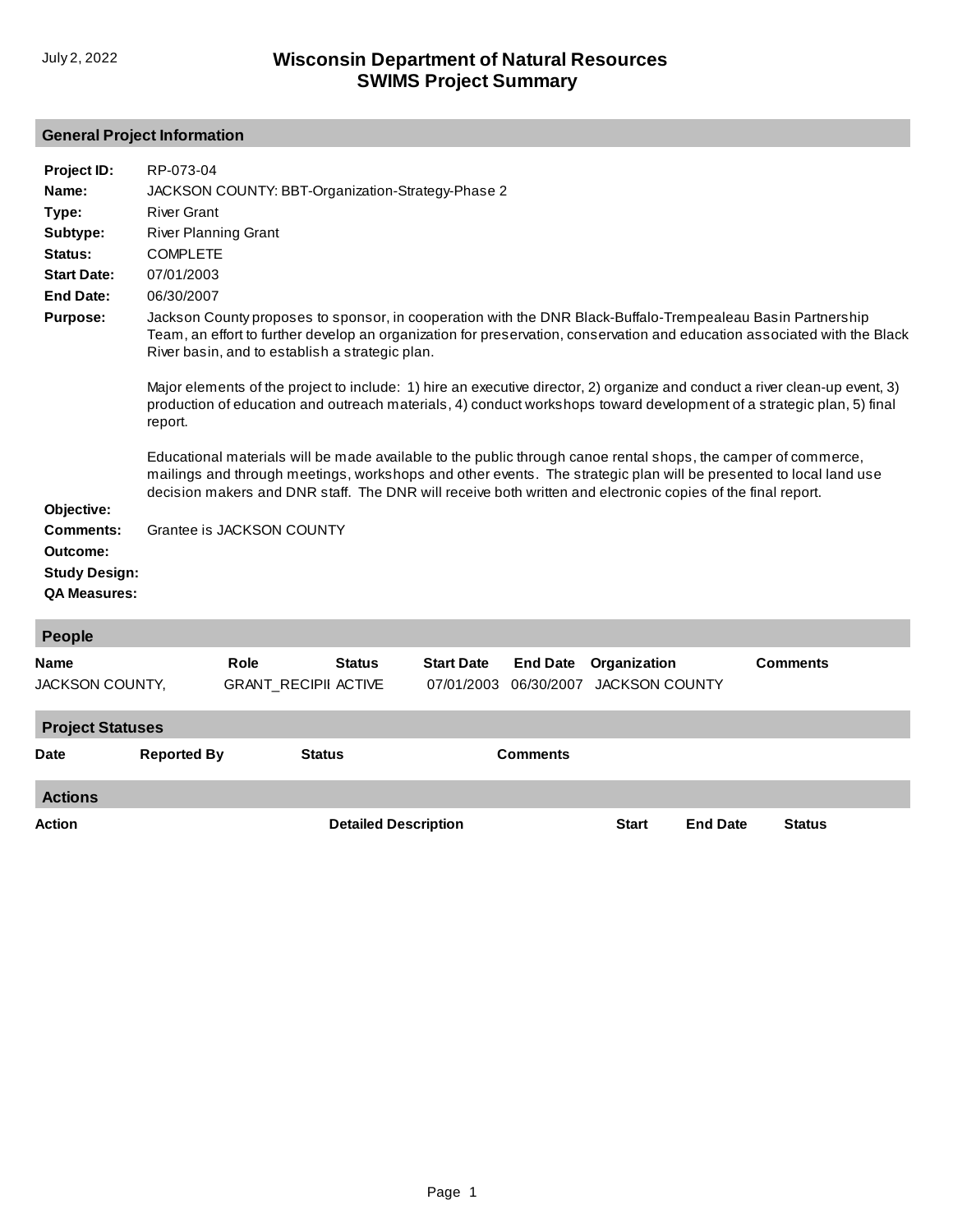| <b>COMPLETE</b><br>06/30/2007 |
|-------------------------------|
|                               |
|                               |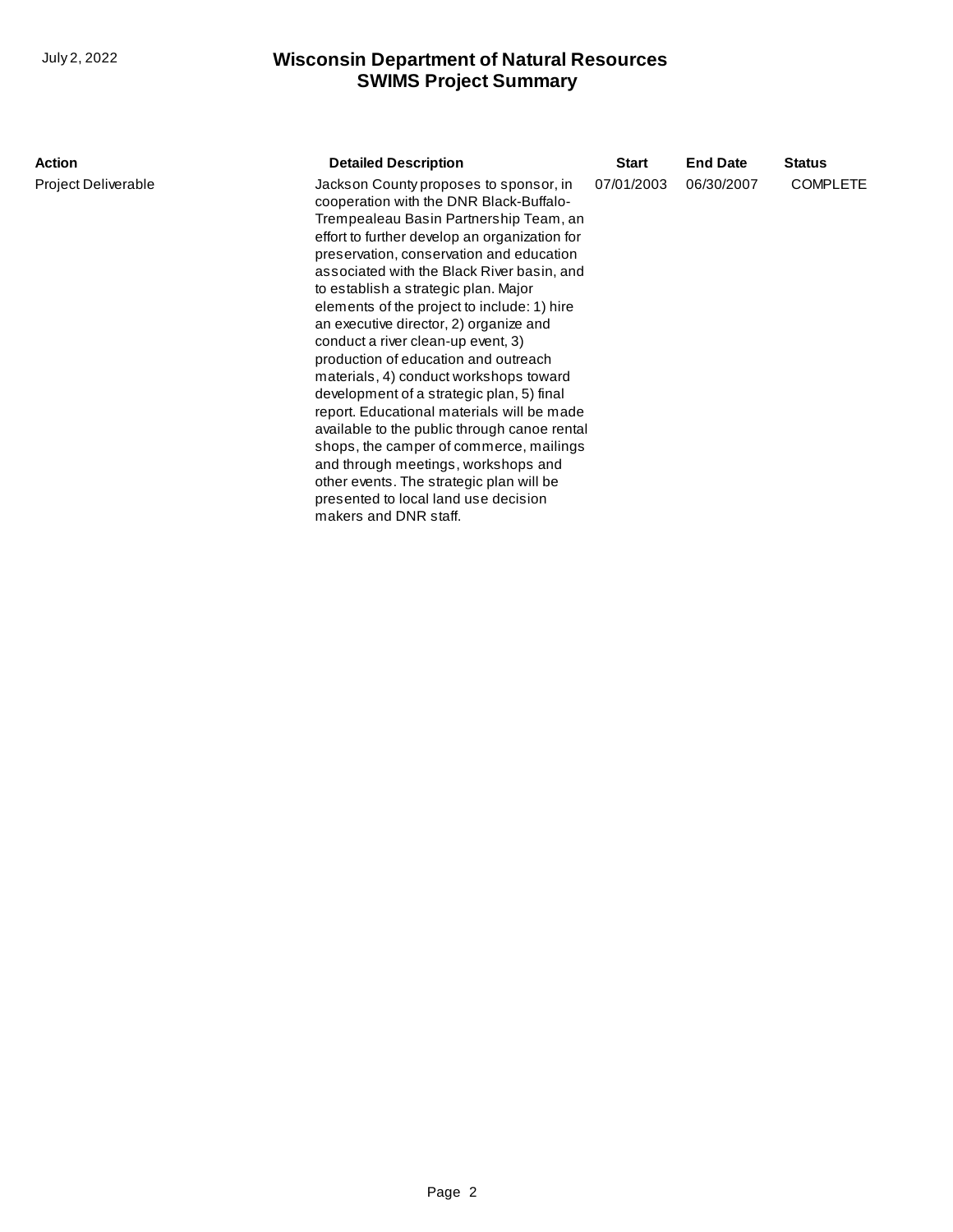| <b>Action</b>       |                                                                                                                                                                                                                                                                                                                                                                                                                                                                                                                                                                                                                                                                                                                                                                                                | <b>Detailed Description</b>                                                                                                                                                                                                                                                                                                                                                                                                                                                                                                                                                                                                                                                                                                                                                                                                                                               |              | <b>Start</b> | <b>End Date</b> | <b>Status</b> |
|---------------------|------------------------------------------------------------------------------------------------------------------------------------------------------------------------------------------------------------------------------------------------------------------------------------------------------------------------------------------------------------------------------------------------------------------------------------------------------------------------------------------------------------------------------------------------------------------------------------------------------------------------------------------------------------------------------------------------------------------------------------------------------------------------------------------------|---------------------------------------------------------------------------------------------------------------------------------------------------------------------------------------------------------------------------------------------------------------------------------------------------------------------------------------------------------------------------------------------------------------------------------------------------------------------------------------------------------------------------------------------------------------------------------------------------------------------------------------------------------------------------------------------------------------------------------------------------------------------------------------------------------------------------------------------------------------------------|--------------|--------------|-----------------|---------------|
| Partnership Project |                                                                                                                                                                                                                                                                                                                                                                                                                                                                                                                                                                                                                                                                                                                                                                                                | Jackson County proposes to sponsor, in<br>cooperation with the DNR Black-Buffalo-<br>Trempealeau Basin Partnership Team, an<br>effort to further develop an organization for<br>preservation, conservation and education<br>associated with the Black River basin, and<br>to establish a strategic plan. Major<br>elements of the project to include: 1) hire<br>an executive director, 2) organize and<br>conduct a river clean-up event, 3)<br>production of education and outreach<br>materials, 4) conduct workshops toward<br>development of a strategic plan, 5) final<br>report. Educational materials will be made<br>available to the public through canoe rental<br>shops, the camper of commerce, mailings<br>and through meetings, workshops and<br>other events. The strategic plan will be<br>presented to local land use decision<br>makers and DNR staff. | 07/01/2003   | 06/30/2007   | <b>COMPLETE</b> |               |
| Details:            | <b>Parameter</b>                                                                                                                                                                                                                                                                                                                                                                                                                                                                                                                                                                                                                                                                                                                                                                               | <b>Value/Amount</b>                                                                                                                                                                                                                                                                                                                                                                                                                                                                                                                                                                                                                                                                                                                                                                                                                                                       | <b>Units</b> |              | <b>Comments</b> |               |
|                     | <b>BMP</b> Implementation<br>I & E Activities<br><b>PCBs</b><br><b>Permit Modification</b><br>Products Developed:<br>Stormwater Plan<br>Protective Areas: Feet of bank<br>protected<br>Protective Areas: Feet of bank<br>protected<br>Protective Areas: Feet of bank<br>protected<br><b>Report Writeup</b><br>Stormwater Goals Addressed:<br>Protective areas<br>Stormwater Goals Addressed:<br>Reduce TSS<br>Streambank & Shoreline<br>Protection: Pollutant load<br>reduction<br>Streambank & Shoreline<br><b>Protection: Units</b><br>Streambank & Shoreline<br>Protection: Pollutant load<br>reduction<br>Streambank & Shoreline<br><b>Protection: Units</b><br>Streambanks: Feet of bank<br>protected<br>Streambanks: Feet of bank<br>protected<br>Streambanks: Feet of bank<br>protected |                                                                                                                                                                                                                                                                                                                                                                                                                                                                                                                                                                                                                                                                                                                                                                                                                                                                           |              |              |                 |               |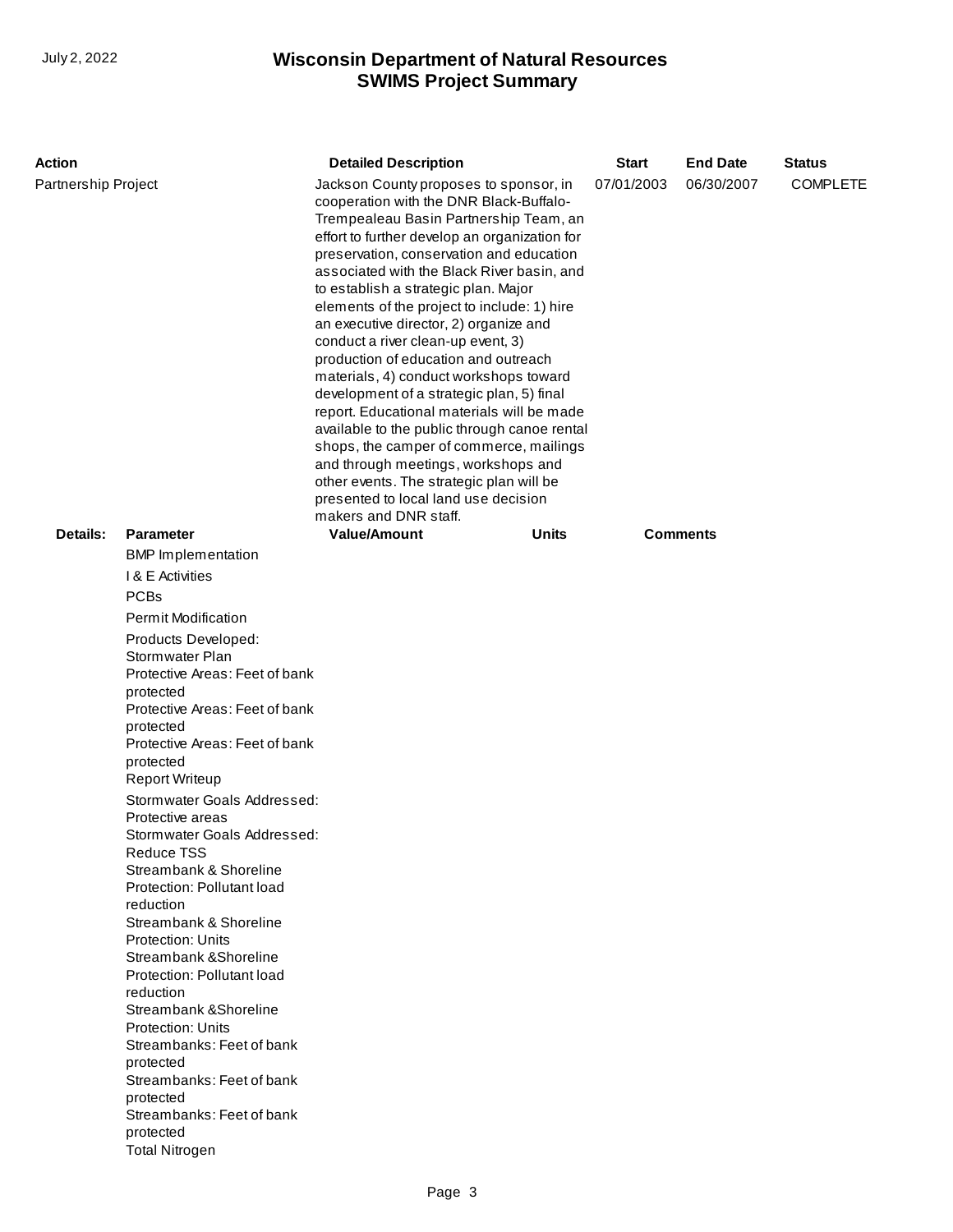| Action                                                    |                               | <b>Detailed Description</b>                                                                                                                                                                                                                                                                                                                                                                                                                                                                                                                                                                                                                                                                                                                                                                                                                                                                                                                                                            |              | <b>Start</b> | <b>End Date</b> | <b>Status</b>   |
|-----------------------------------------------------------|-------------------------------|----------------------------------------------------------------------------------------------------------------------------------------------------------------------------------------------------------------------------------------------------------------------------------------------------------------------------------------------------------------------------------------------------------------------------------------------------------------------------------------------------------------------------------------------------------------------------------------------------------------------------------------------------------------------------------------------------------------------------------------------------------------------------------------------------------------------------------------------------------------------------------------------------------------------------------------------------------------------------------------|--------------|--------------|-----------------|-----------------|
| Details:                                                  | <b>Parameter</b>              | <b>Value/Amount</b>                                                                                                                                                                                                                                                                                                                                                                                                                                                                                                                                                                                                                                                                                                                                                                                                                                                                                                                                                                    | <b>Units</b> |              | <b>Comments</b> |                 |
|                                                           | <b>Total Phosphorus</b>       |                                                                                                                                                                                                                                                                                                                                                                                                                                                                                                                                                                                                                                                                                                                                                                                                                                                                                                                                                                                        |              |              |                 |                 |
|                                                           | <b>Total Suspended Solids</b> |                                                                                                                                                                                                                                                                                                                                                                                                                                                                                                                                                                                                                                                                                                                                                                                                                                                                                                                                                                                        |              |              |                 |                 |
|                                                           |                               |                                                                                                                                                                                                                                                                                                                                                                                                                                                                                                                                                                                                                                                                                                                                                                                                                                                                                                                                                                                        |              |              |                 |                 |
| Watershed Outreach, Planning<br>Information and Education |                               | Jackson County proposes to sponsor, in<br>cooperation with the DNR Black-Buffalo-<br>Trempealeau Basin Partnership Team, an<br>effort to further develop an organization for<br>preservation, conservation and education<br>associated with the Black River basin, and<br>to establish a strategic plan. Major<br>elements of the project to include: 1) hire<br>an executive director, 2) organize and<br>conduct a river clean-up event, 3)<br>production of education and outreach<br>materials, 4) conduct workshops toward<br>development of a strategic plan, 5) final<br>report. Educational materials will be made<br>available to the public through canoe rental<br>shops, the camper of commerce, mailings<br>and through meetings, workshops and                                                                                                                                                                                                                           |              | 07/01/2003   | 06/30/2007      | <b>COMPLETE</b> |
| Hire Local Aquatic Invasives Coordinator                  |                               | other events. The strategic plan will be<br>presented to local land use decision<br>makers and DNR staff.<br>Jackson County proposes to sponsor, in<br>cooperation with the DNR Black-Buffalo-<br>Trempealeau Basin Partnership Team, an<br>effort to further develop an organization for<br>preservation, conservation and education<br>associated with the Black River basin, and<br>to establish a strategic plan. Major<br>elements of the project to include: 1) hire<br>an executive director, 2) organize and<br>conduct a river clean-up event, 3)<br>production of education and outreach<br>materials, 4) conduct workshops toward<br>development of a strategic plan, 5) final<br>report. Educational materials will be made<br>available to the public through canoe rental<br>shops, the camper of commerce, mailings<br>and through meetings, workshops and<br>other events. The strategic plan will be<br>presented to local land use decision<br>makers and DNR staff. |              | 07/01/2003   | 06/30/2007      | <b>COMPLETE</b> |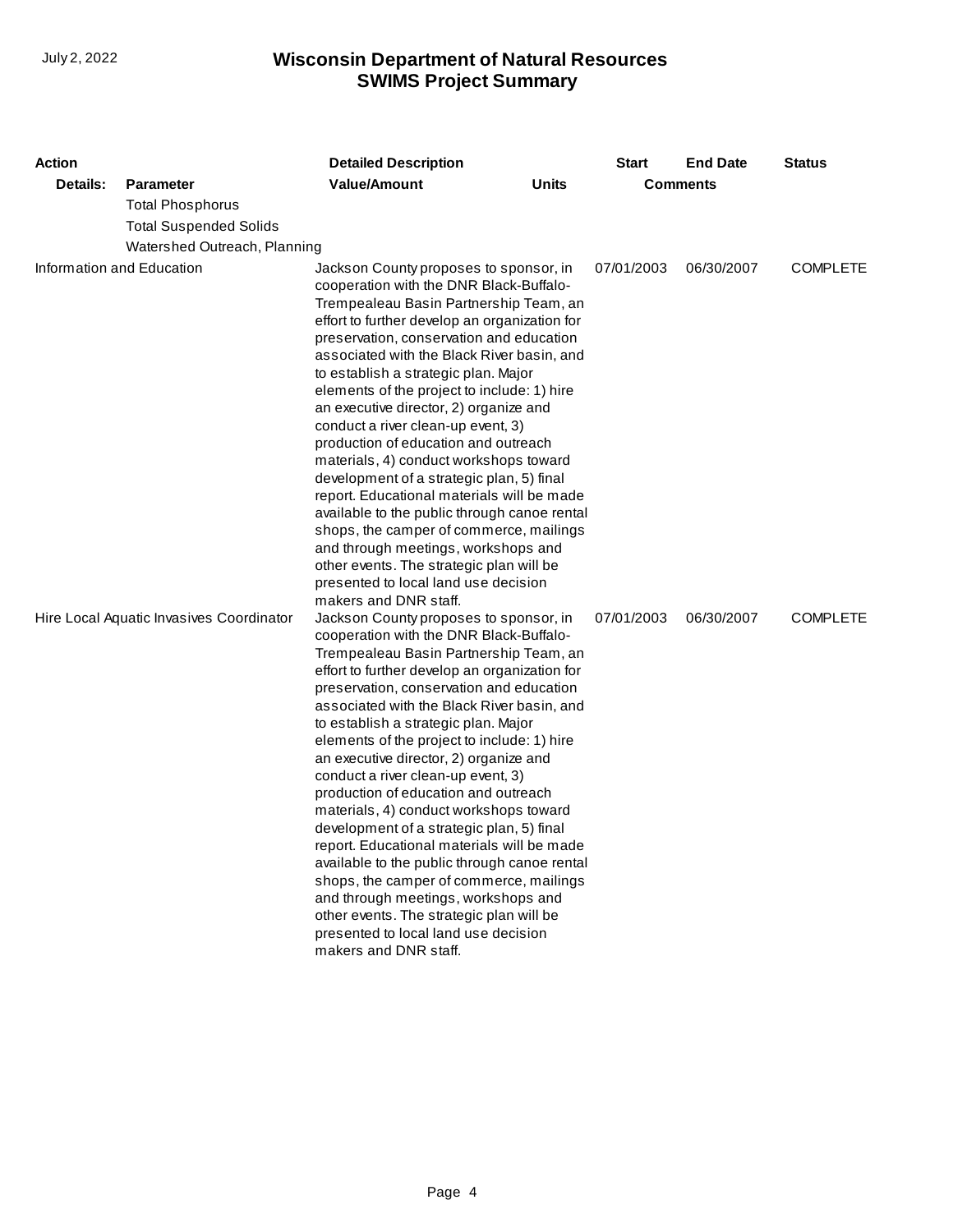| <b>Action</b>        | <b>Detailed Description</b>                                                                                                                                                                                                                                                                                                                                                                                                                                                                                                                                                                                                                                                                                                                                                                                                                                               | <b>Start</b> | <b>End Date</b> | <b>Status</b>   |
|----------------------|---------------------------------------------------------------------------------------------------------------------------------------------------------------------------------------------------------------------------------------------------------------------------------------------------------------------------------------------------------------------------------------------------------------------------------------------------------------------------------------------------------------------------------------------------------------------------------------------------------------------------------------------------------------------------------------------------------------------------------------------------------------------------------------------------------------------------------------------------------------------------|--------------|-----------------|-----------------|
| <b>Grant Awarded</b> | Jackson County proposes to sponsor, in<br>cooperation with the DNR Black-Buffalo-<br>Trempealeau Basin Partnership Team, an<br>effort to further develop an organization for<br>preservation, conservation and education<br>associated with the Black River basin, and<br>to establish a strategic plan. Major<br>elements of the project to include: 1) hire<br>an executive director, 2) organize and<br>conduct a river clean-up event, 3)<br>production of education and outreach<br>materials, 4) conduct workshops toward<br>development of a strategic plan, 5) final<br>report. Educational materials will be made<br>available to the public through canoe rental<br>shops, the camper of commerce, mailings<br>and through meetings, workshops and<br>other events. The strategic plan will be<br>presented to local land use decision<br>makers and DNR staff. | 07/01/2003   | 06/30/2007      | <b>COMPLETE</b> |
| Hold Workshops       | Jackson County proposes to sponsor, in<br>cooperation with the DNR Black-Buffalo-<br>Trempealeau Basin Partnership Team, an<br>effort to further develop an organization for<br>preservation, conservation and education<br>associated with the Black River basin, and<br>to establish a strategic plan. Major<br>elements of the project to include: 1) hire<br>an executive director, 2) organize and<br>conduct a river clean-up event, 3)<br>production of education and outreach<br>materials, 4) conduct workshops toward<br>development of a strategic plan, 5) final<br>report. Educational materials will be made<br>available to the public through canoe rental<br>shops, the camper of commerce, mailings<br>and through meetings, workshops and<br>other events. The strategic plan will be<br>presented to local land use decision<br>makers and DNR staff. | 07/01/2003   | 06/30/2007      | <b>COMPLETE</b> |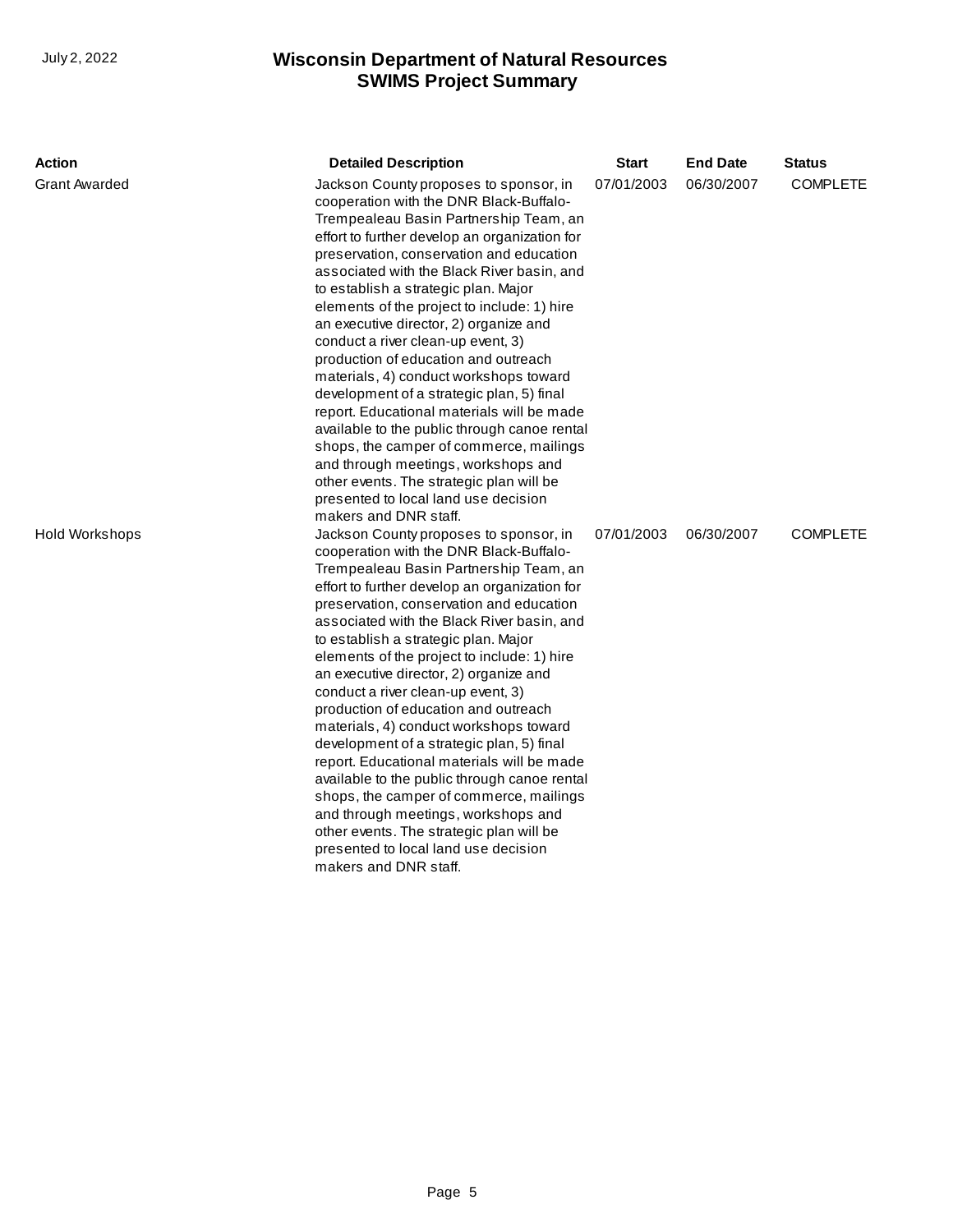| <b>Action</b>                                                                                                                                                                                                                                                                                                                                                                                                                                                                                                                                                                                                                                                                                                                                                                                                                                                                                             |                | <b>Detailed Description</b> | <b>Start</b>         | <b>End Date</b> | <b>Status</b>   |  |
|-----------------------------------------------------------------------------------------------------------------------------------------------------------------------------------------------------------------------------------------------------------------------------------------------------------------------------------------------------------------------------------------------------------------------------------------------------------------------------------------------------------------------------------------------------------------------------------------------------------------------------------------------------------------------------------------------------------------------------------------------------------------------------------------------------------------------------------------------------------------------------------------------------------|----------------|-----------------------------|----------------------|-----------------|-----------------|--|
| <b>Rivers Planning Grant</b><br>Jackson County proposes to sponsor, in<br>cooperation with the DNR Black-Buffalo-<br>Trempealeau Basin Partnership Team, an<br>effort to further develop an organization for<br>preservation, conservation and education<br>associated with the Black River basin, and<br>to establish a strategic plan. Major<br>elements of the project to include: 1) hire<br>an executive director, 2) organize and<br>conduct a river clean-up event, 3)<br>production of education and outreach<br>materials, 4) conduct workshops toward<br>development of a strategic plan, 5) final<br>report. Educational materials will be made<br>available to the public through canoe rental<br>shops, the camper of commerce, mailings<br>and through meetings, workshops and<br>other events. The strategic plan will be<br>presented to local land use decision<br>makers and DNR staff. |                |                             | 07/01/2003           | 06/30/2007      | <b>COMPLETE</b> |  |
| <b>Monitoring Stations</b>                                                                                                                                                                                                                                                                                                                                                                                                                                                                                                                                                                                                                                                                                                                                                                                                                                                                                |                |                             |                      |                 |                 |  |
| <b>Station ID</b>                                                                                                                                                                                                                                                                                                                                                                                                                                                                                                                                                                                                                                                                                                                                                                                                                                                                                         | <b>Name</b>    |                             | <b>Comments</b>      |                 |                 |  |
| <b>Assessment Units</b>                                                                                                                                                                                                                                                                                                                                                                                                                                                                                                                                                                                                                                                                                                                                                                                                                                                                                   |                |                             |                      |                 |                 |  |
| <b>WBIC</b>                                                                                                                                                                                                                                                                                                                                                                                                                                                                                                                                                                                                                                                                                                                                                                                                                                                                                               | <b>Segment</b> | <b>Local Name</b>           | <b>Official Name</b> |                 |                 |  |
| 1676700                                                                                                                                                                                                                                                                                                                                                                                                                                                                                                                                                                                                                                                                                                                                                                                                                                                                                                   | 3              | <b>Black River</b>          | <b>Black River</b>   |                 |                 |  |
| 1676700                                                                                                                                                                                                                                                                                                                                                                                                                                                                                                                                                                                                                                                                                                                                                                                                                                                                                                   | 4              | <b>Black River</b>          | <b>Black River</b>   |                 |                 |  |
| <b>Lab Account Codes</b>                                                                                                                                                                                                                                                                                                                                                                                                                                                                                                                                                                                                                                                                                                                                                                                                                                                                                  |                |                             |                      |                 |                 |  |

| <b>Account Code</b>                               | <b>Description</b> |                    |                   | <b>Start Date</b>   | <b>End Date</b> |
|---------------------------------------------------|--------------------|--------------------|-------------------|---------------------|-----------------|
| <b>Forms</b>                                      |                    |                    |                   |                     |                 |
| <b>Form Code</b>                                  | <b>Form Name</b>   |                    |                   |                     |                 |
| <b>Methods</b>                                    |                    |                    |                   |                     |                 |
| <b>Method Code</b>                                |                    | <b>Description</b> |                   |                     |                 |
| <b>Fieldwork Events</b>                           |                    |                    |                   |                     |                 |
| <b>Start Date</b>                                 | <b>Status</b>      | <b>Field ID</b>    | <b>Station ID</b> | <b>Station Name</b> |                 |
| <b>Documents</b>                                  |                    |                    |                   |                     |                 |
| <b>Title</b>                                      | <b>Description</b> |                    | <b>Author</b>     | <b>Published</b>    | <b>Comments</b> |
| <b>Budget</b>                                     |                    |                    |                   |                     |                 |
| <b>Combined Budgets:</b><br><b>Combined SLOH:</b> |                    |                    |                   |                     |                 |

**Combined Total:**